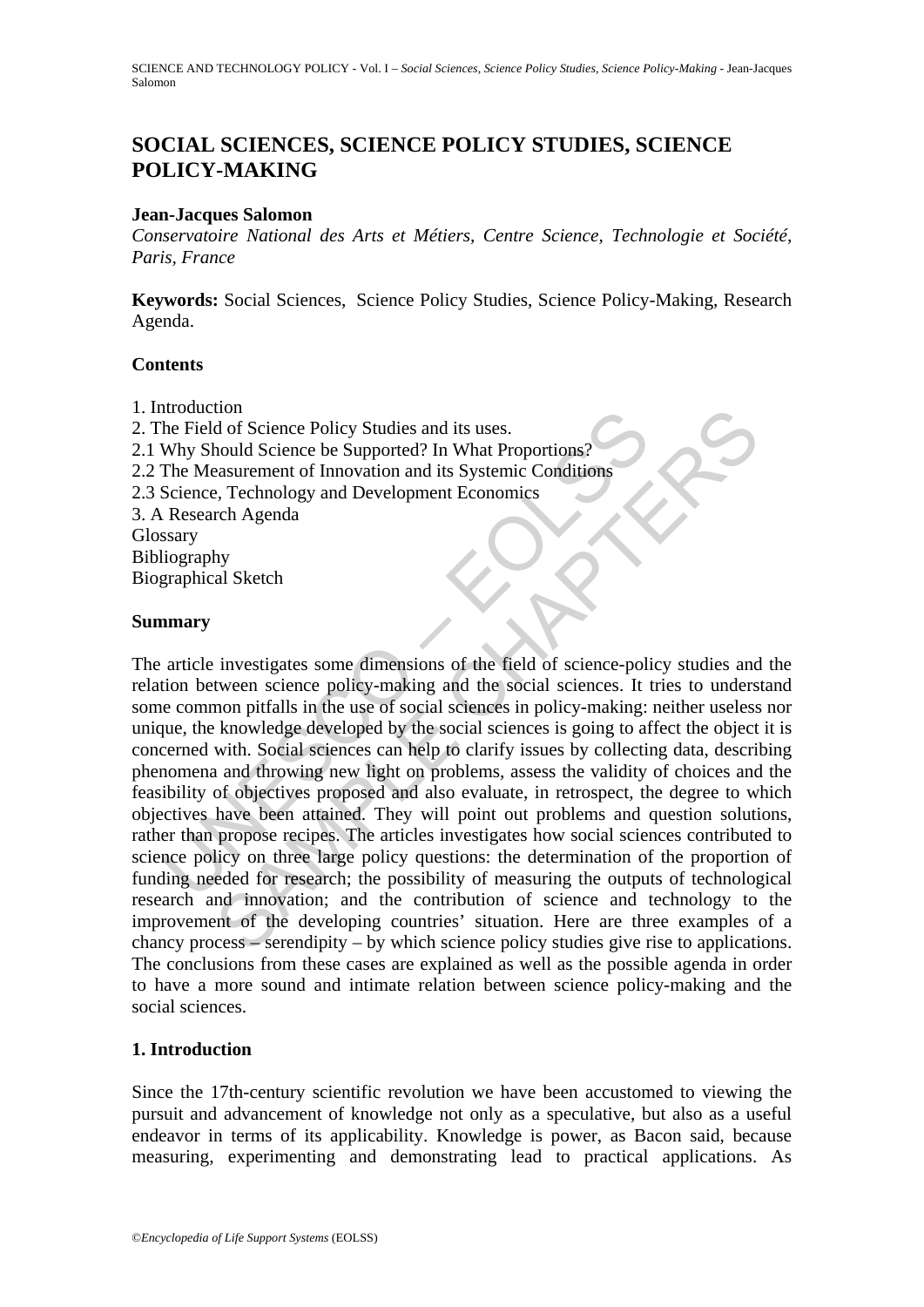Descartes has emphasized, the whole process of searching was from then on oriented towards mastering, acting upon and changing phenomena: making men 'as it were the masters and possessors of nature'. The natural sciences have shown – all the more so since the industrial revolution and more recently since the growing association between science and technology – how much fundamental research contributes to the shaping and making of products and processes, tools, machines, technical systems and solutions which transform the functioning of societies and our day-to-day life.

lies, there is never a real contemporary starting point, since i<br>tified as 'important' could have occurred without the use of one o<br>r-standing systemic theories. After all, space research and techner<br>mic and Newton: 'old' ere is never a real contemporary starting point, since none of the estandant in could have occurred without the use of one or more of the ging system tiesories. After all, space research and technologies go back and Newto This is neither a linear process nor one whose practical results can be evaluated through some kind of 'cost-benefit analysis' as a measurable function of the various scientific events that condition the genesis of technical innovations. As early as the 1960s, many studies have tried – in vain – to show that there is a mathematical relation between investments and scientific results. In fact, for any of the innovations considered by these studies, there is never a real contemporary starting point, since none of the event identified as 'important' could have occurred without the use of one or more of the great long-standing systemic theories. After all, space research and technologies go back to Copernic and Newton: 'old' science is always present at the root of new discoveries and innovations, and thus the real issue when one debates the utility of science is not the value, but the time of utilization – the duration of the delay before the returns on investments (whether intellectual or financial) become visible. Although such a process cannot be measured in terms of a mathematical relation, no one can doubt that technical innovation depends – and more and more nowadays – on fundamental research not only for its origin, but also for its continuous progress.

It is much easier in the case of the natural sciences to grasp the connection between the pursuit of knowledge and its practical results than in the case of the social sciences. This is, of course, one reason why the former are often defined – and appear – as 'hard' and the latter as 'soft' sciences. The deterministic pattern in which the natural sciences have accumulated their successes, even if this pattern has been challenged by many developments in theoretical physics, can never be paralleled in terms of the applicability with the social sciences. This can be illustrated by many examples in all kinds of disciplines. Science policy studies is a field of research that faces exactly the same limits and pitfalls, but also reaches the same possible practical results in relation to policy-making as any other field of the social sciences.

## **2. The Field of Science Policy Studies and its uses**

This is a field which has grown enormously in a quarter of a century, and the torrent of literature on the subject is such that it is becoming almost impossible to keep abreast even with the bibliographies concerned with it. Nevertheless, it is still impossible to find an answer to the first problem confronting any new field of research – in this case where the boundaries of 'science policy studies' begin or end. This is not, however, simply a matter of academic hair-splitting. Many disciplines are relevant to the study of science and technology: history, economics, political science, sociology, psychology – not to mention philosophy and the natural sciences themselves. The broad scope and diversity of the field call for greater co-operation between the various disciplines which can provide understanding of what science and technology are about, and how they function in society.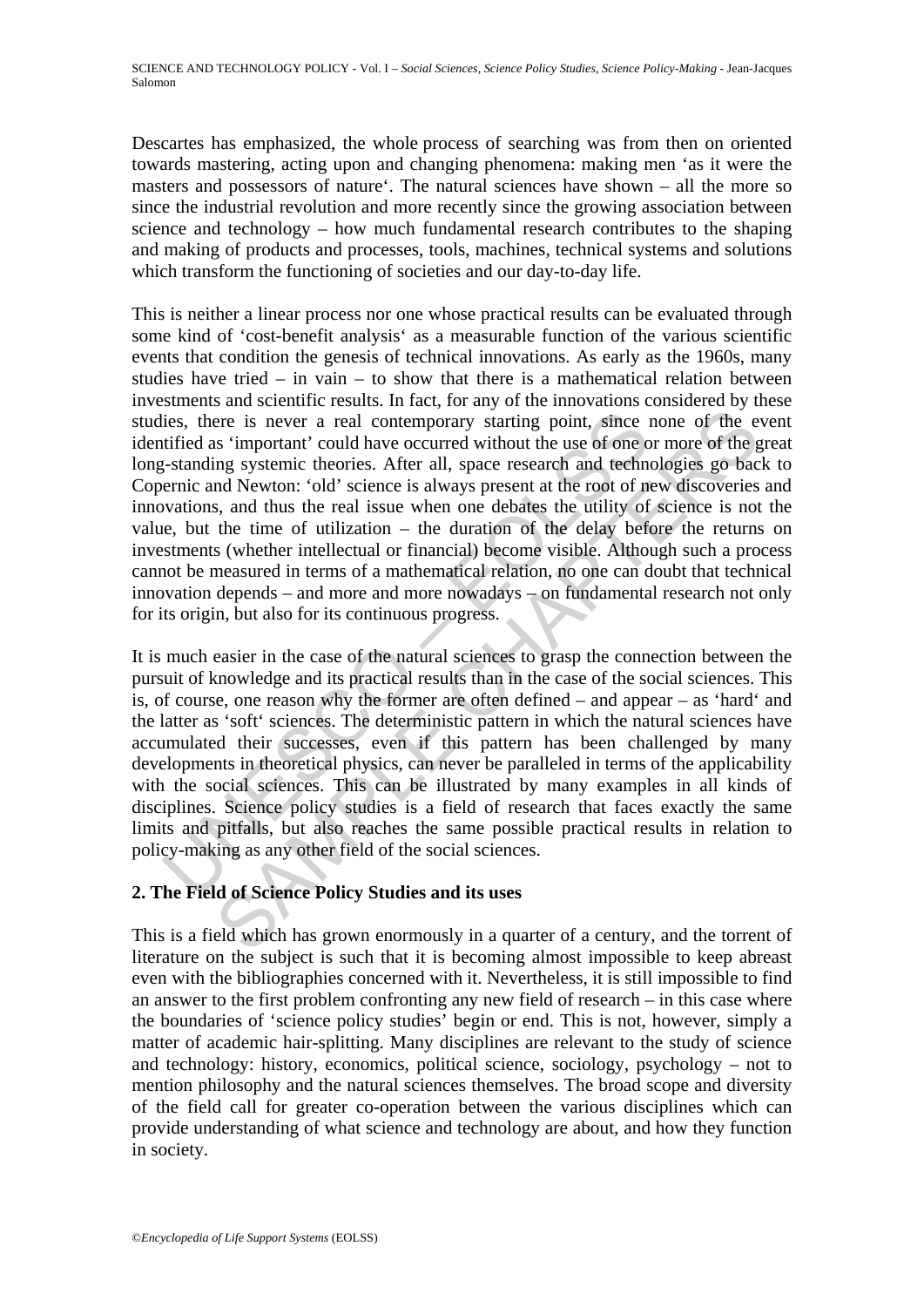Not only are there necessary overlaps between the insights offered by several disciplines but, also, policy considerations will lead to research programs which transcend the fragmentations and regionalizations of the field. The degree of specialization is but a point of departure if one wants to understand the other elements that need to be taken into consideration in arriving at an approximation of the reality. Science and technology are neither the sole territory of scientists and engineers, nor the sole research empire of any social science. It amounts to a social sub-system that has a critical influence on social, economic and political change, and is in turn affected by these forces, so that there is a real need to build up perspectives which relate any one of these disciplines to the others.

m – and often rightly – that their role is not to provide solutions to<br>ch administrations and policy-makers are faced. Does this n<br>veen policy-oriented concerns and the research preoccupations c<br>norm of a false problem. No In often rightly – that their role is not to provide solutions to the problems in<br>inistrations and policy-makers are faced. Does this mean that the bilcy-oriented concerns and the research precocopations of those who selec On the one hand it is popularly believed – and often true – that policy-makers seek neat and tidy prescriptions from social science research. On the other, most social scientists claim – and often rightly – that their role is not to provide solutions to the problems with which administrations and policy-makers are faced. Does this mean that the gap between policy-oriented concerns and the research preoccupations of those who study science and technology is impossible to bridge? This question seems to me to be the epitome of a false problem. No one could doubt that the first aim of science policy studies is the production of knowledge, nor could there be any policy-makers so blind, or so obsessed by the need for quick results, as to believe that the very production of knowledge is useless or irrelevant until it has found an application.

Science policy studies have the same potential for utilization, as any other branch of the social sciences. If many research scientists are not primarily concerned by possible applications of their work, this in no way implies that their research is of less significance than that undertaken with a view to immediate applications. Conversely, policy-makers often pay little attention to the results of research: at best because they fear that research will only complicate the definition of their problems; and at worst, because they wish to use research results as a means of justifying or supporting decisions already taken.

Science policy studies are heir to all the ambiguities which affect relations between social scientists and policy-makers. And it is not the fault of scientists if many relevant data and analyses are in fact unused or not even referred to in the decision-making process; any more than it is the fault of policy-makers that the results of scientific work are so often presented in a form and language they do not understand or, even when they have grasped the essentials, do not see how they can be translated in terms of action.

There is, of course, an element which belongs to science policy studies as well as to other social sciences. In her introduction to the volume she edited with Derek de Solla Price under the aegis of the International Council for Science Policy Studies, Ina Spiegel-Rosing was right on the following point: 'It is hard to conceive of knowledge production in this field as a pure research activity with no wider scientific community, no potential user, no public in mind. This is so, first of all, because much of the research on science and technology is publicly financed, sometimes directly, through research grants and sometimes indirectly, through the use of university facilities and teaching positions'. But the second point she underlined is not to my mind specific to science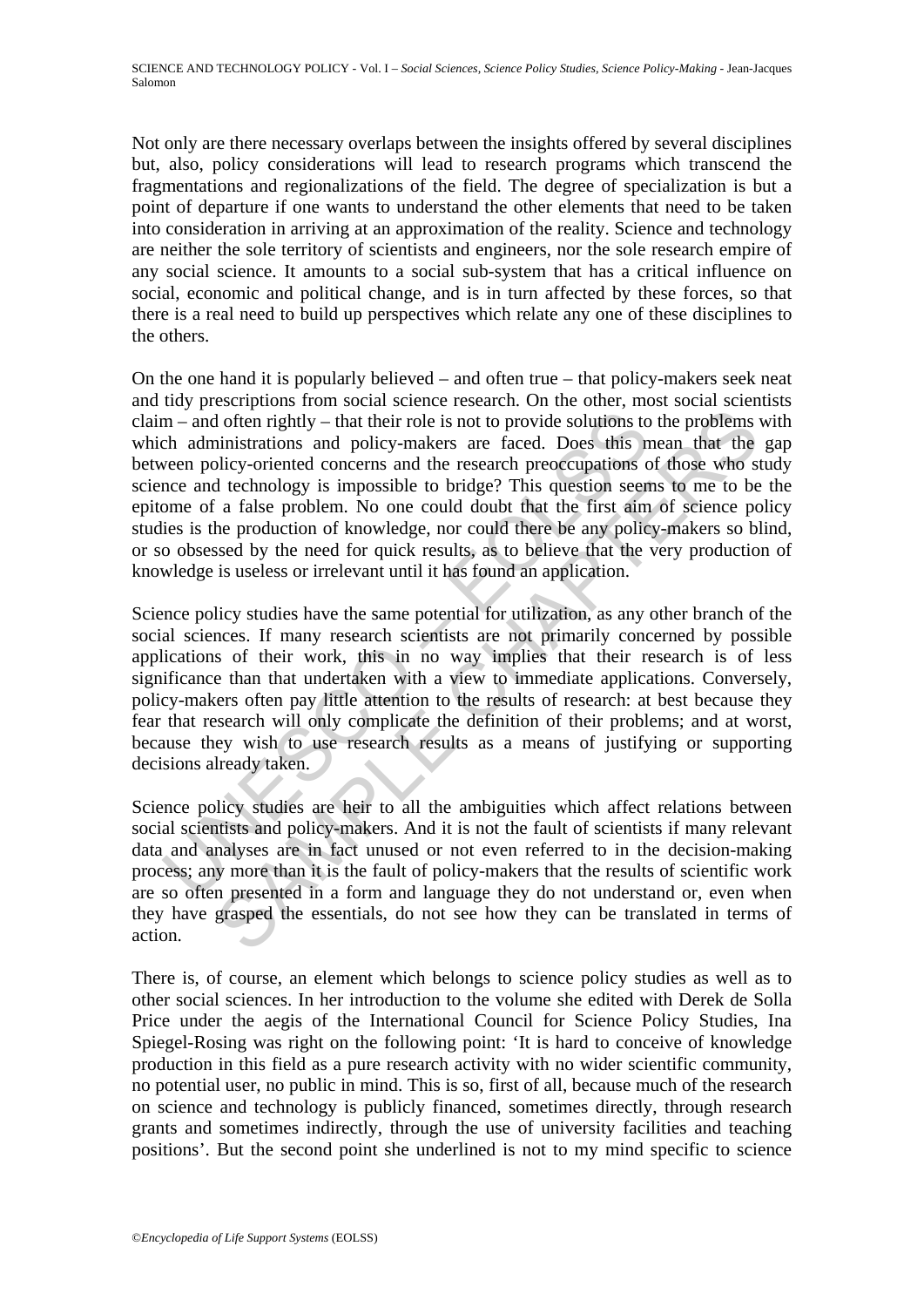policy studies. Contrary to what she suggested, it is a general feature of any social science research and not something specific to science policy studies, that the knowledge produced is going to affect the object it is concerned with. This is indeed the very difference with the natural sciences. In the case of science policy studies, the knowledge produced is going to affect all aspects of science and technology, ranging from the criteria used to assess the progress of scientific research to the attitude and position taken by the scientific community towards the government and the public, and including as well the attitude taken by the government and the public toward the scientific community and endeavor. Thus, the production of knowledge in this field can hardly be distinguished from its impact upon the field itself, as it views itself and is viewed by the public at large.

It cannot be too strongly emphasized that the impact of policy studies is not a mechanistic process. Their influence is often indirect. They can help to clarify issues by collecting data, describing phenomena and throwing new light on problems, assess the validity of choices and the feasibility of objectives proposed and also evaluate, in retrospect, the degree to which objectives have been attained. They will however, more often than not, point out problems and question solutions, rather than propose recipes.

hamistic process. Their influence is often indirect. They can help<br>ecting data, describing phenomena and throwing new light on pr<br>dity of choices and the feasibility of objectives proposed and<br>spect, the degree to which ob considers. Their influence is often indirect. They can help to clarify issue data, describing phenomena and throwing new light on problems, assess choices and the feasibility of objectives proposed and also evaluated be de The criteria of coherence, and rationality, which are of course acknowledged to be features of any process by which decisions are arrived at, might be supposed to be particularly relevant to a field dealing with scientific activities. However, there is no evidence to be derived from experience, or from the avalanche of literature on the subject, that science policy is any more 'rational' than other policies. This, of course, should come as no surprise since policy-making is more often politics than not. The fact is that the theatre in which decisions are acted out, with its actors, director, stage manager and its comings-and-goings, does not cease to be political by virtue of the fact that its theme is science. This is a further reason for according another function to science policy studies; a function inherent in all social science research, and one which is not really welcomed by any administration. This is the critical function which questions accepted ideas, points out contradictions between the aims of a particular policy and the reality of its results, disperses the illusions and sometimes the mystifications of the assumptions that beset the conscious or unconscious practice of administrations.

Two conditions, however, need to be fulfilled on the part of both scientists and policymakers. If scientists have a real concern to influence the decision-making process, they must make themselves more aware of the overall circumstances and conditions which will affect the applicability of their research results and, in consequence, venture outside the realm of their particular specialization in order to be able to appreciate the realities and constraints of the political and administrative world. Policy makers, for their part, should recognize that the decision-making process cannot take place in a closed system in which the legitimacy of the decisions taken is founded solely upon the experience, habits of thought and intuitive wisdom of the administration concerned, rather than through the instrumentality of the scientific approach which, with its methodological constraints, its questioning of accepted ideas, and the time required for reflection and analysis, is not easy to reconcile with bureaucratic or political imperatives. This, of course, is easier said than done. Nevertheless, this learning process of communication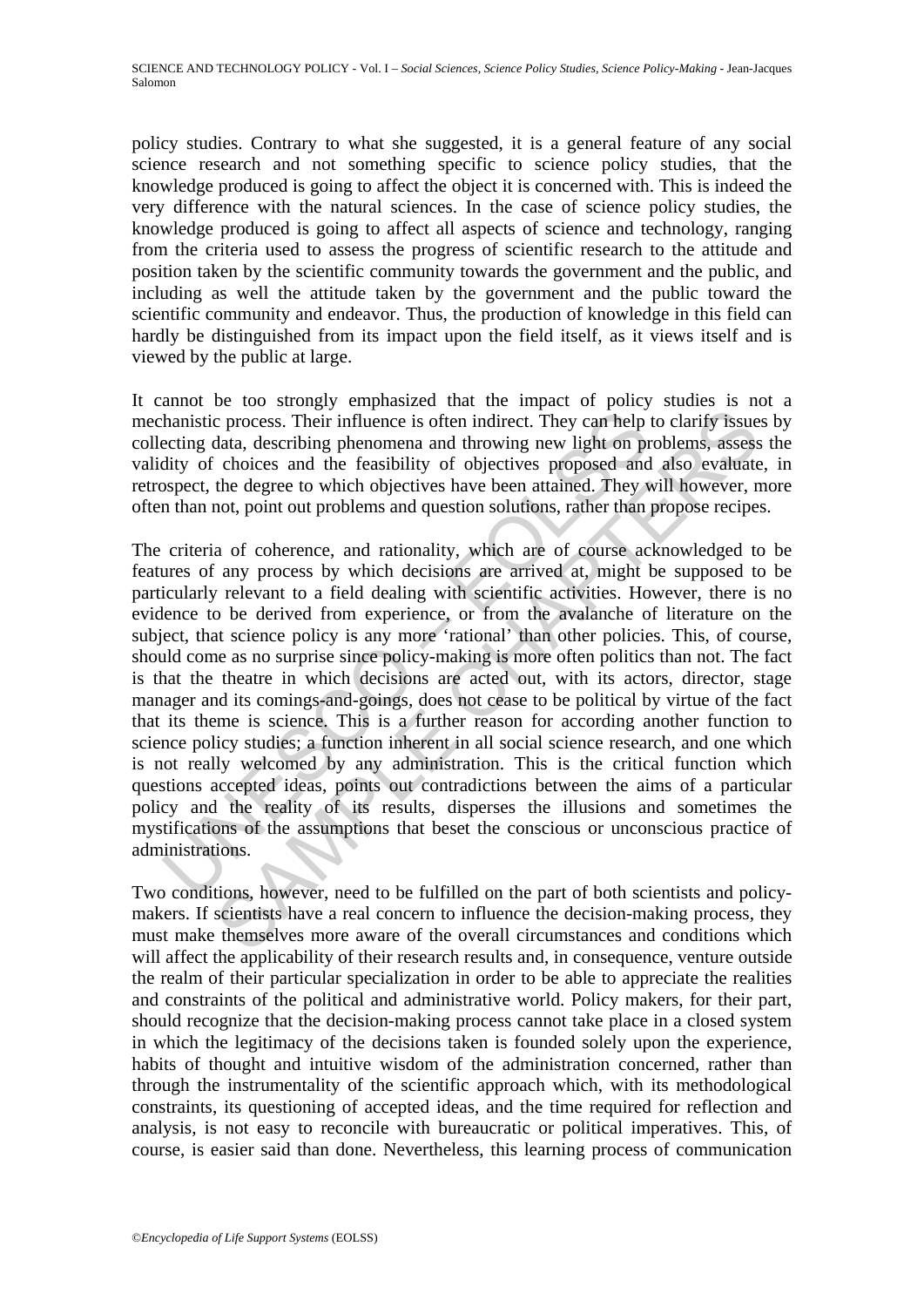and the establishment of a common language is the prerequisite for the translation of any research in terms of application – and, hopefully, utilization.

1 considered to be utilizable. Here are three examples of this check considered to be utilizable. Here are three examples of this check considered is fairy-tale, are not necessarily those 'they were in quest of'.<br>
TO ACCES dered to be utilizable. Here are three examples of this chancy process<br>dered to be utilizable. Here are three examples of this chancy process<br>nee policy studies give rise to applications which, to use the languag<br>fairy-tal The territory between social science knowledge that could be utilized and that which is actually utilized is, in fact, as hazardous as that in which lie the paths to scientific discovery. One can refer here to the model described by Robert K. Merton under the name of 'serendipity' to characterize scientific research as a voyage into the unknown by routes that are unpredictable and unplannable. The term was taken from the ancient name of the island of Ceylon – Serendip – about which Horace Walpole wrote a fairytale, *The Three Princes of Serendip*, in which the heroes 'were always making discoveries by accidents and sagacity of things they were not in quest of'. It seems to me that this same principle of 'serendipity' can be said to apply to the utilization of the results of social science research and therefore, in direct line, to those of science policy studies, in that, very often, what is used is not what one had set out to demonstrate or even considered to be utilizable. Here are three examples of this chancy process by which science policy studies give rise to applications which, to use the language of Walpole's fairy-tale, are not necessarily those 'they were in quest of'.

# TO ACCESS ALL THE **17 PAGES** OF THIS CHAPTER, Visit: http://www.eolss.net/Eolss-sampleAllChapter.aspx

#### **Bibliography**

- - -

Branscomb Lewis M. and Keller J. H., eds. (1997). *Investing in Innovation: Creating a Research and Innovation Policy that Works*, Cambridge, Mass: MIT Press. [This book reviews the principles of technology policy that explain the success stories of the new technologies and their start-up.]

Brooks H. (1968). Future needs for the support of basic research, *ibid.,* and 'The future growth of academic research: criteria and needs, in H. Orlans, ed., *Science Policy and the University,* Brookings Institution, Washington.

Fishlow A. (1985).The evolution of economic theories in Latin America, *Interamican Development Bank Report*, Washington: IDB, Chap. 5.

Godin B. (2004).*.Measurement and Statistics on Science and Technology: 1930 to the Present*, Routledge, London.

Hermann A., Pestre D. et al. (1987). *History of CERN*, Vol. I, Amsterdam/New York: North-Holland Physics Pub. [Shows how much, how and why political considerations of various kinds played such a role in the conception, building and development of the Geneva European high-energy physics laboratory.]

Hirschman A. O. (1981). *Essays in Trespassing: Economics to Politics and Beyond*, Cambridge University Press. [The essays of this author form a very important reflection upon development as well as on the link between economic advice and politics.]

Isenson R. S. (1966). *Final Report on Project Hindsight*, Washington: National Technical Information Service, Department of Commerce, and *TRACES (Technology Retrospect and Critical Events in Science*), prepared for the National Science Foundation by the Illinois Institute of Technology Research Institute, NSF, Washington, 1968. [These two studies tried to establish a mathematical relation between investments and scientific results by looking at individual innovations.]